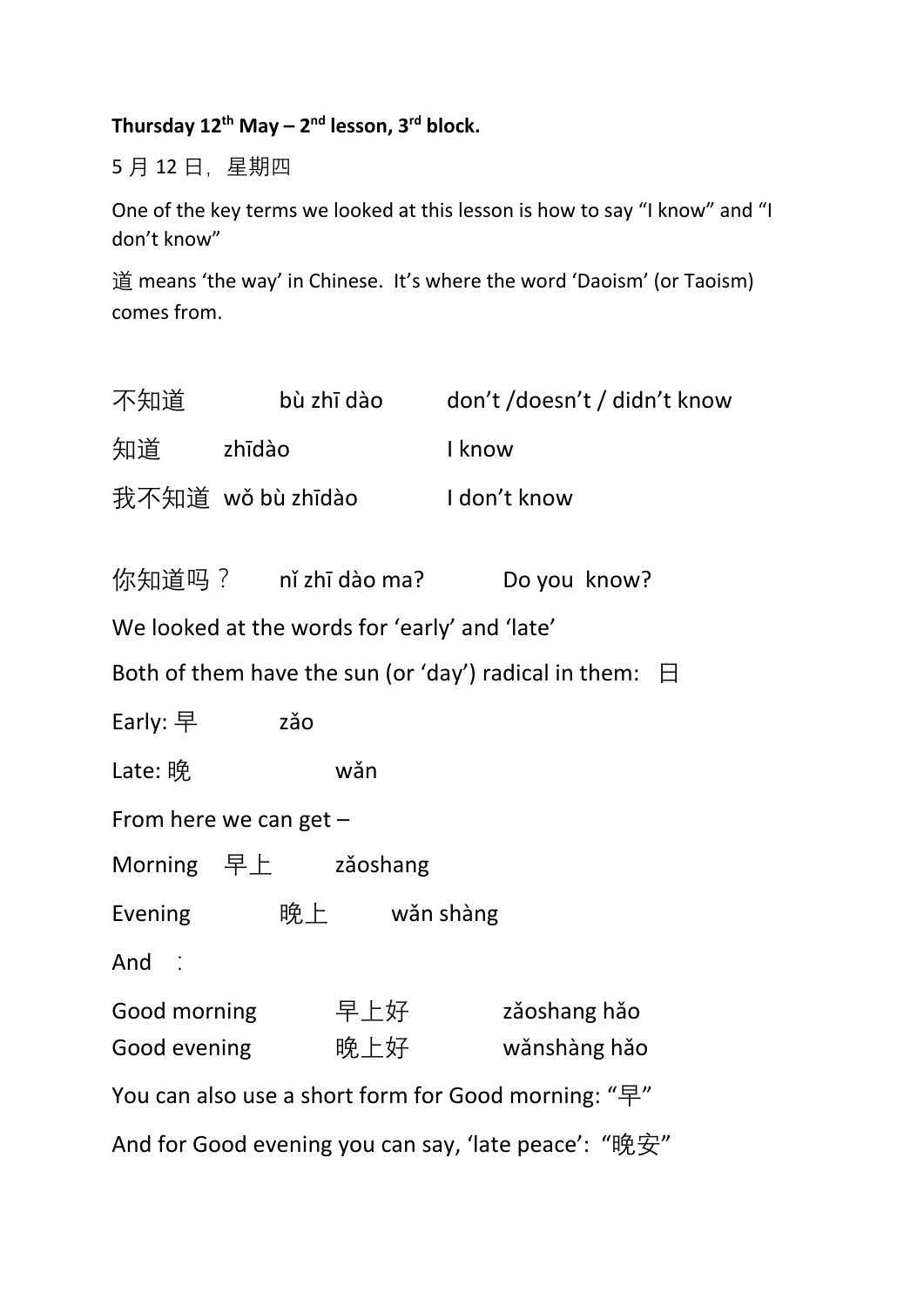We did page 6 of your new workbook.

Then we listened to a very catchy song that helps you practice many of the most useful things to be able to say when trying to communicate in China.

Here's the link to the video:

<https://www.youtube.com/watch?v=2XTBwvi0h2E>

The lyrics on here are in **traditional script not the 'simplified' script of mainland China**. Below is the pinyin:

**Duìbùqǐ wǒ de zhōngwén bù hǎo! – 'Transition'**

*Duìbùqǐ wǒ de zhōngwén bù hǎo, duìbùqǐ duìbùqǐ, wǒ bù zhīdào nǐ shuō shénme! Duìbùqǐ wǒ de zhōngwén bù hǎo, duìbùqǐ duìbùqǐ, wǒ zhǐ xiǎng gēn nǐ dāng péngyǒu!*

Nǐ hǎo ma? Nǐ de yīngwén hěn hǎotīng! Nǐ shì měiguó rén ma? Bìng bùshì měiguó rén, wǒ shì yī wèi yīngguó shēnshì! Rúguǒ nǐ zhuānxīn tīng, nǐ huì liǎojiě wǒ!

*Duìbùqǐ wǒ de zhōngwén bù hǎo, duìbùqǐ duìbùqǐ, wǒ bù zhīdào nǐ shuō shénme! Duìbùqǐ wǒ de zhōngwén bù hǎo, duìbùqǐ duìbùqǐ, wǒ zhǐ xiǎng gēn nǐ dāng péngyǒu!*

Huānyíng guānglín! Lǐmiàn zuò, xiānshēng nǐ yào chī shénme? Wǒ yào shuìjiào. Nǐ hěn lèi shì bùshì? Wǒ bù lèi wǒ dùzi hěn è! Wǒ xiǎng yào chī shuǐjiǎo, qǐng nǐ kuài diǎn zuò!